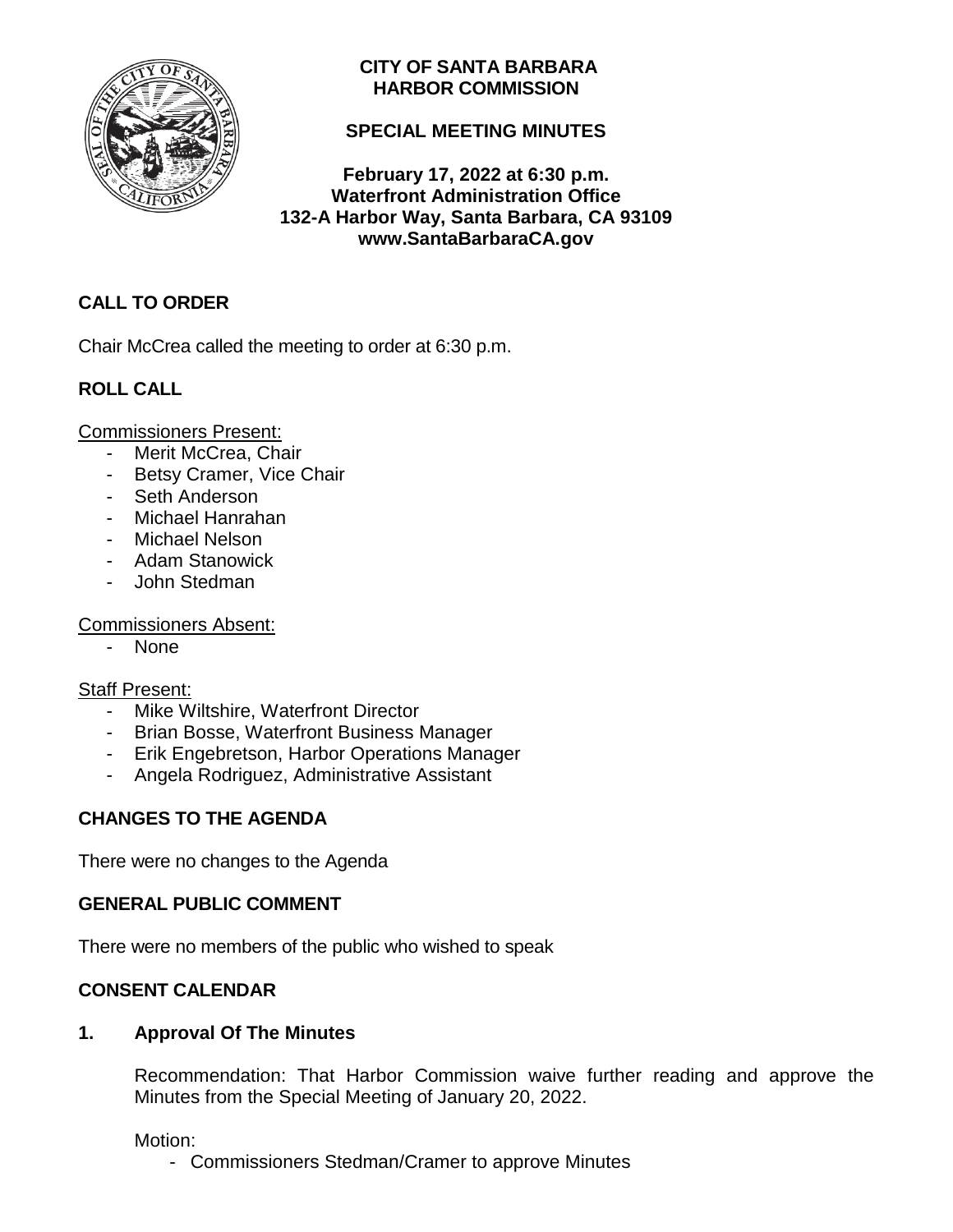Vote:

- Unanimous roll call vote

### **DEPARTMENT UPDATE**

### **2. Director's Report**

- Waterfront Department Organizational Structure And Staffing Update
- Tentative Agenda Items For Future Meetings

Documents:

- PowerPoint presentation prepared by staff
- February 17, 2022 report prepared by the Waterfront Director

#### Speakers:

- Staff: Waterfront Director Mike Wiltshire

### **3. Business Services Report**

- Day At The Docks
- Wharf Wednesdays
- Art On The Wharf

Documents:

- PowerPoint presentation prepared by staff
- February 17, 2022 report prepared by the Waterfront Business Manager

Speakers:

- Staff: Waterfront Business Manager Brian Bosse

## **4. Facilities Management Report**

• Harbor Patrol Boat #2

Documents:

- PowerPoint presentation prepared by staff
- February 17, 2022 report prepared by the Waterfront Facilities Manager

Speakers:

Staff: Harbor Operations Manager Erik Engebretson

## **5. Harbor Operations Report**

- California Vessel Registration
- Harbor Patrol Rescues Pit Bull At Sea
- Harbor Operations Assistant Recruitment
- West Beach Permit Sales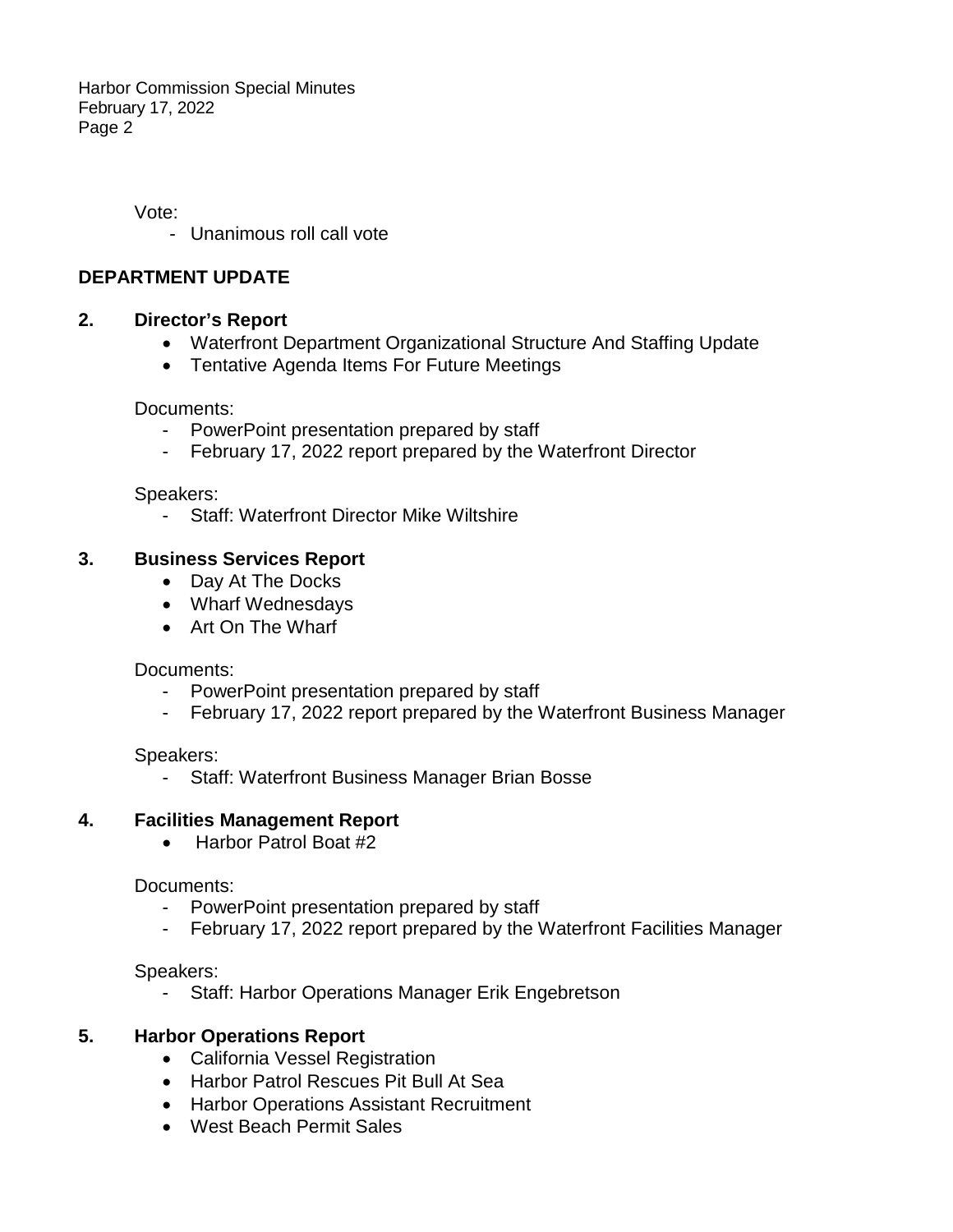Documents:

- PowerPoint presentation prepared by staff
- February 17, 2022 report prepared by the Harbor Operations Manager

Speakers:

- Staff: Harbor Operations Manager Erik Engebretson

#### **NEW BUSINESS**

#### **6. Fiscal Year 2022 Mid-Year Budget Report**

Recommendation: That Harbor Commission receive and review a status report on the Waterfront Department Fiscal Year 2022 Mid-Year Budget revenues and expenditures.

Documents:

- PowerPoint presentation prepared by staff
- February 17, 2022 report prepared by the Waterfront Business Manager

Speakers:

Staff: Waterfront Business Manager

Discussion:

- Commissioners heard a presentation by Waterfront Business Manager Brian Bosse. Topics discussed were Fiscal Year 2022 mid-year revenues, revenue projections, expenditures, and expenditure projections, as well as a comparison of FY 2022 with FY 2019 (Pre-COVID) at mid-year. Commissioners' questions were answered.

### **7. Proposed Assignment Of Lease Agreement No. 27,008 – Seacoast Of Santa Barbara, Inc. Located At 125 Harbor Way**

Recommendation: That Harbor Commission review and recommend that City Council approve a change in ownership via the assignment of Lease Agreement No. 27,008 for Seacoast of Santa Barbara, Inc. at 125 Harbor Way.

Documents:

- PowerPoint presentation prepared by staff
- February 17, 2022 report prepared by the Waterfront Business Manager

Speakers:

Staff: Waterfront Business Manager

Motion:

- Commissioners Stanowick/Nelson to approve the staff recommendation

Vote:

- Unanimous roll call vote (Abstain: Commissioner Hanrahan)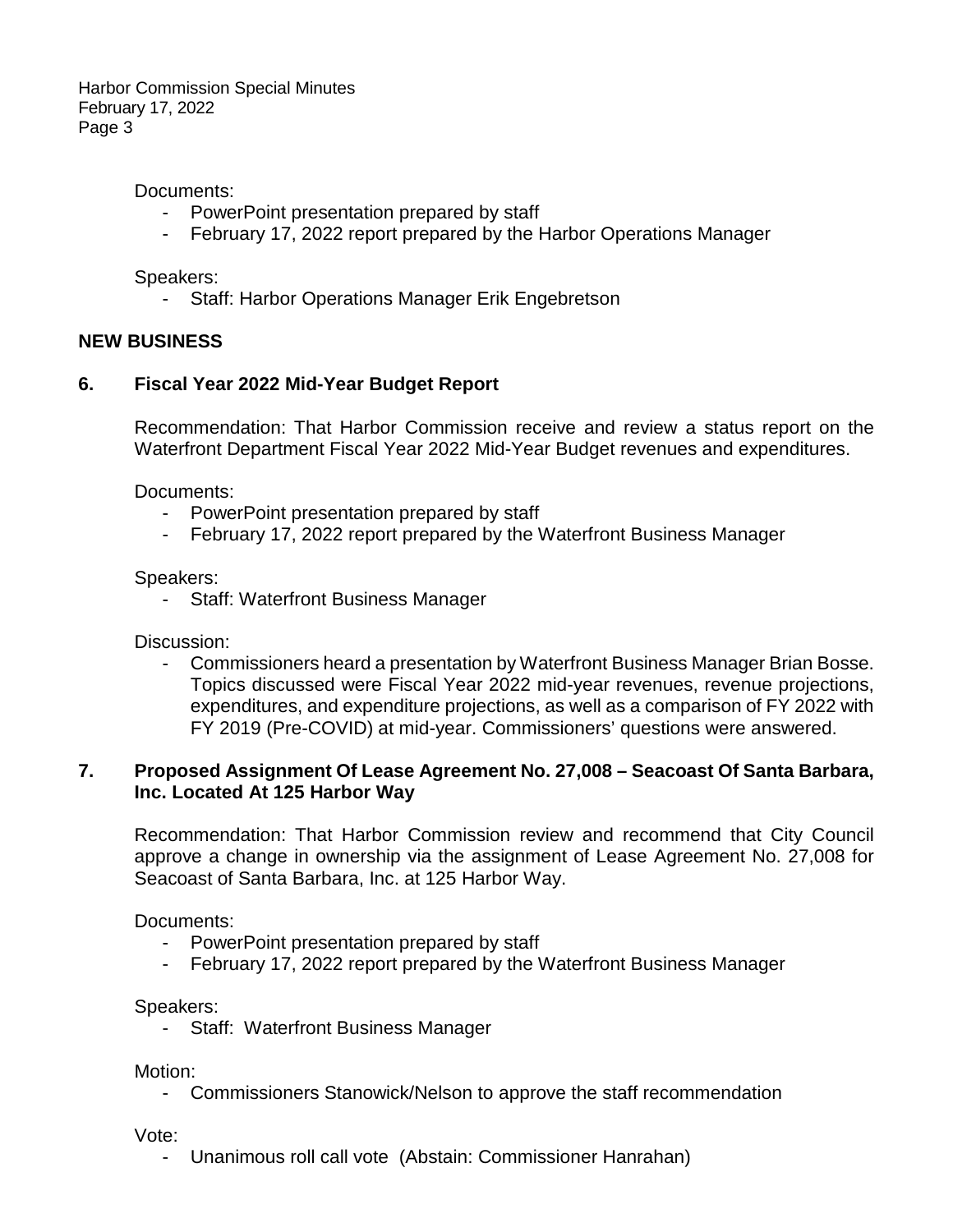#### **8. Proposed Lease Agreement With Channel Islands Outfitters, Inc. Doing Business As, Paddle Sports Of Santa Barbara**

Recommendation: That Harbor Commission review and recommend City Council approval of a five-year lease agreement with one, five-year option with Channel Islands Outfitters, Inc. dba Paddle Sports of Santa Barbara, for the 956 square foot retail store at 117 B Harbor Way.

Documents:

- PowerPoint presentation prepared by staff
- February 17, 2022 report prepared by the Waterfront Business Manager

Speakers:

- Staff: Waterfront Business Manager

Motion:

- Commissioners Hanrahan/Cramer to approve the staff recommendation

Vote:

- Unanimous roll call vote (Abstain: Commissioner Anderson)

#### **9. Determination Of Future Harbor Commission Meeting Date, Time, And Location**

Recommendation: That Harbor Commission review the regular meeting date, time, and location; discuss various options; and recommend a preferred meeting time and location for in-person meetings going forward.

Documents:

- PowerPoint presentation prepared by staff
- February 17, 2022 report prepared by the Waterfront Director

Speakers:

- Staff: Waterfront Director Mike Wiltshire

Motion:

- Commissioners Hanrahan/Cramer to hold Regular Harbor Commission Meetings every third Thursday at 5:30 p.m. in the David Gebhard Public Meeting Room, located at 630 Garden Street, when Harbor Commission meetings return to inperson.

Vote:

Majority roll call vote (Ayes: Commissioners Cramer, Hanrahan, McCrea, Nelson, Stanowick; Noes: Commissioners Anderson, Stedman)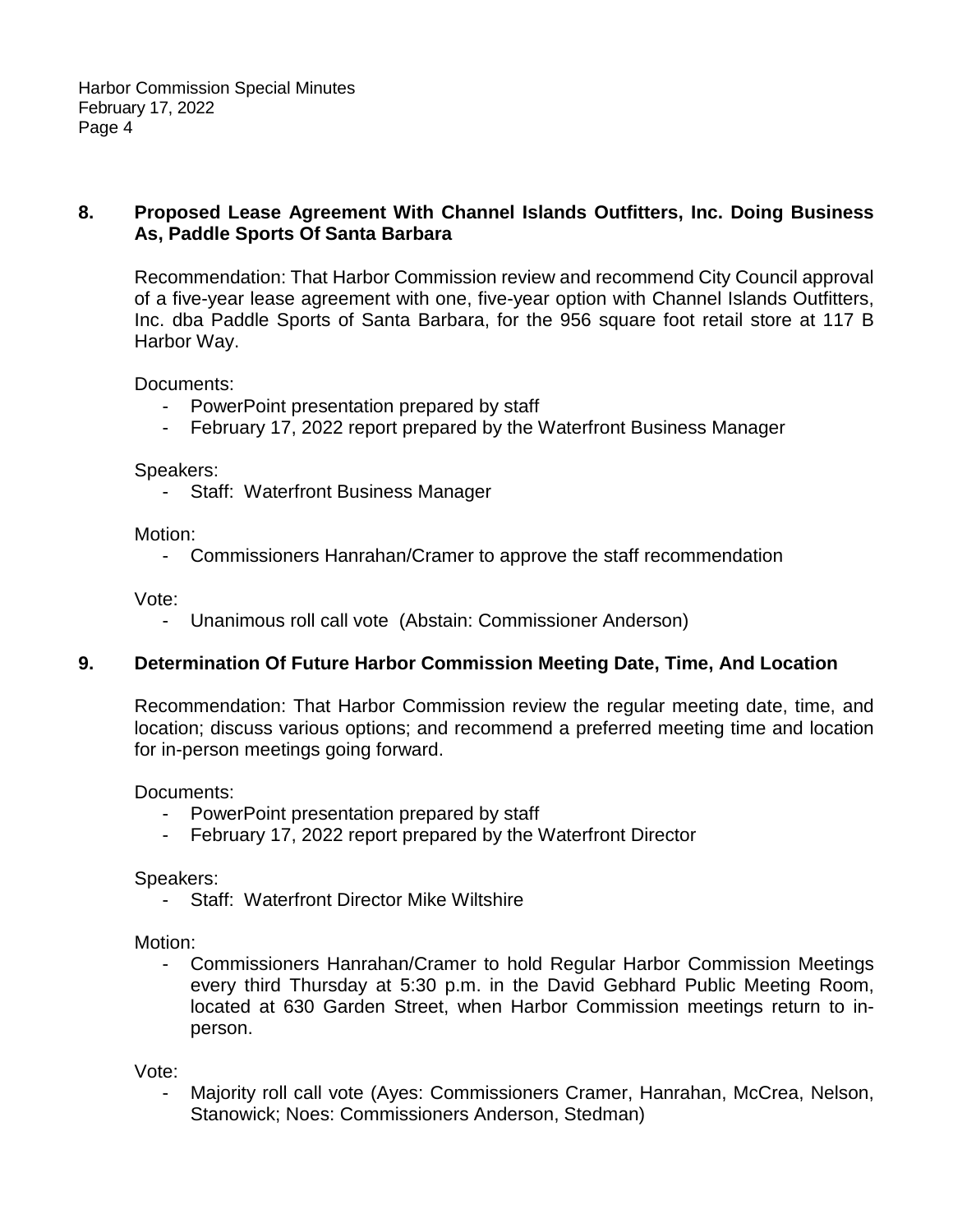#### **10. Commission Committee Assignments**

Recommendation: That Harbor Commission review and update, as necessary, membership on various Harbor Commission Committees, per the Board of Harbor Commission Rules adopted September 16, 2010.

Documents:

- Current Committee Assignments Effective August 19, 2021
- February 17, 2022 report prepared by the Waterfront Director

Speakers:

- Staff: Waterfront Director Mike Wiltshire
- Members of the public: Christopher Voss, William Nash

Motion:

- Commissioners Stedman/Stanowick to fill the Commission Committee Assignments as noted below

Vote:

- Unanimous roll call vote

The current Commission Committee Assignments are as follows:

#### BUDGET

- Seth Anderson
- Betsy Cramer
- Adam Stanowick

#### CHARTERING & BUSINESS ACTIVITY PERMITS

- Michael Hanrahan
- Merit McCrea

#### COMMERCIAL FISHING

- Michael Nelson
- John Stedman

#### REQUEST FOR PROPOSAL SELECTION

- Merit McCrea
- Michael Nelson

#### SEA LEVEL RISE ADAPTATION PLAN

- Betsy Cramer
- John Stedman